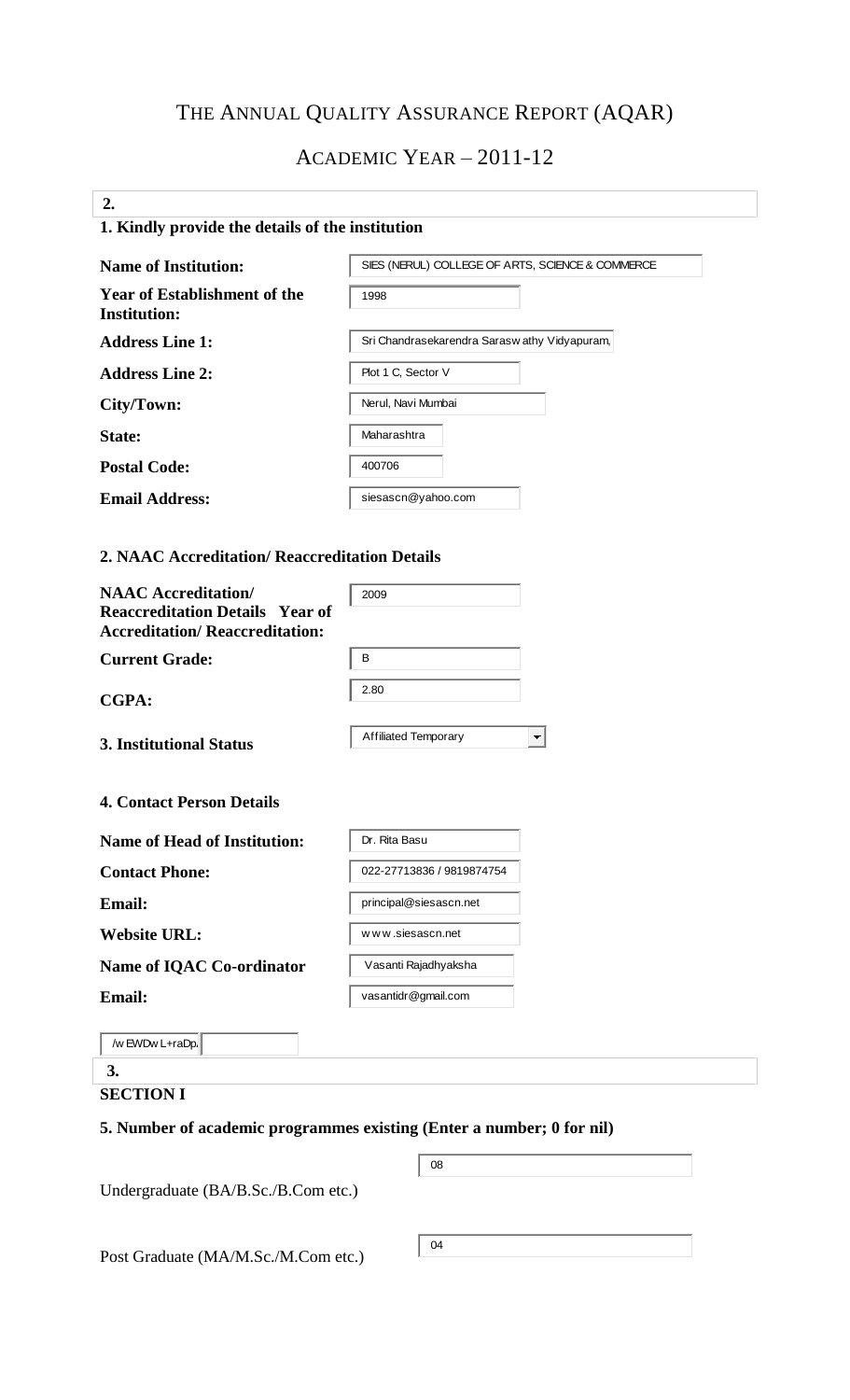| Research Programmes (M.Phil/P.hD)                                                                         | $\mathbf 0$ |
|-----------------------------------------------------------------------------------------------------------|-------------|
| <b>Certificate Programmes</b>                                                                             | $\mathbf 0$ |
| <b>Professional Programmes</b><br>(B.Tech/M.Tech/B.Ed/M.Ed/Medicine/Pharm<br>acy/Paramedical/Nursing etc) | $\mathbf 0$ |
| Other value added programmes                                                                              | 1           |
| Any other programme offered (Specify)                                                                     | 0           |

0

0

0

0

0

 $\overline{0}$ 

5

 $\vert$  0

0

0

0

45

## **6. Details on Programme Development (Enter a number; 0 for nil)**

New programmes added during the year

New programes designed

Programes under revision

Interdepartmental collaborative programmes

Inter institutional collaborative programmes

Number of review committee recommendations implemented (Total)

Number of NAAC peer team recommendations implemented

Number of UGC/any other expert committee recommendations implemented

Number of review committee recommendation under implementation

Number of NAAC peer team recommendations under implementation

Number of UGC/ any other expert committee recommendations under implementation

## **7. Faculty Details (Enter a number; 0 for nil)**

Total faculty strength required as per norms for all programmes Total faculty on rolls Faculty added during the year Faculty positions vacant Faculty left during the year

Total number of guest faculty

| 44       |  |  |
|----------|--|--|
| $10$     |  |  |
| 04       |  |  |
| 04       |  |  |
| 94       |  |  |
| $\Omega$ |  |  |

## **8. Qualification of Faculty**

PhD and Above

MPhil

Masters

Any other (Specify)

**9. Faculty qualification improvement** 

| 02       |  |
|----------|--|
| 16       |  |
| 43       |  |
| 01 (B.E) |  |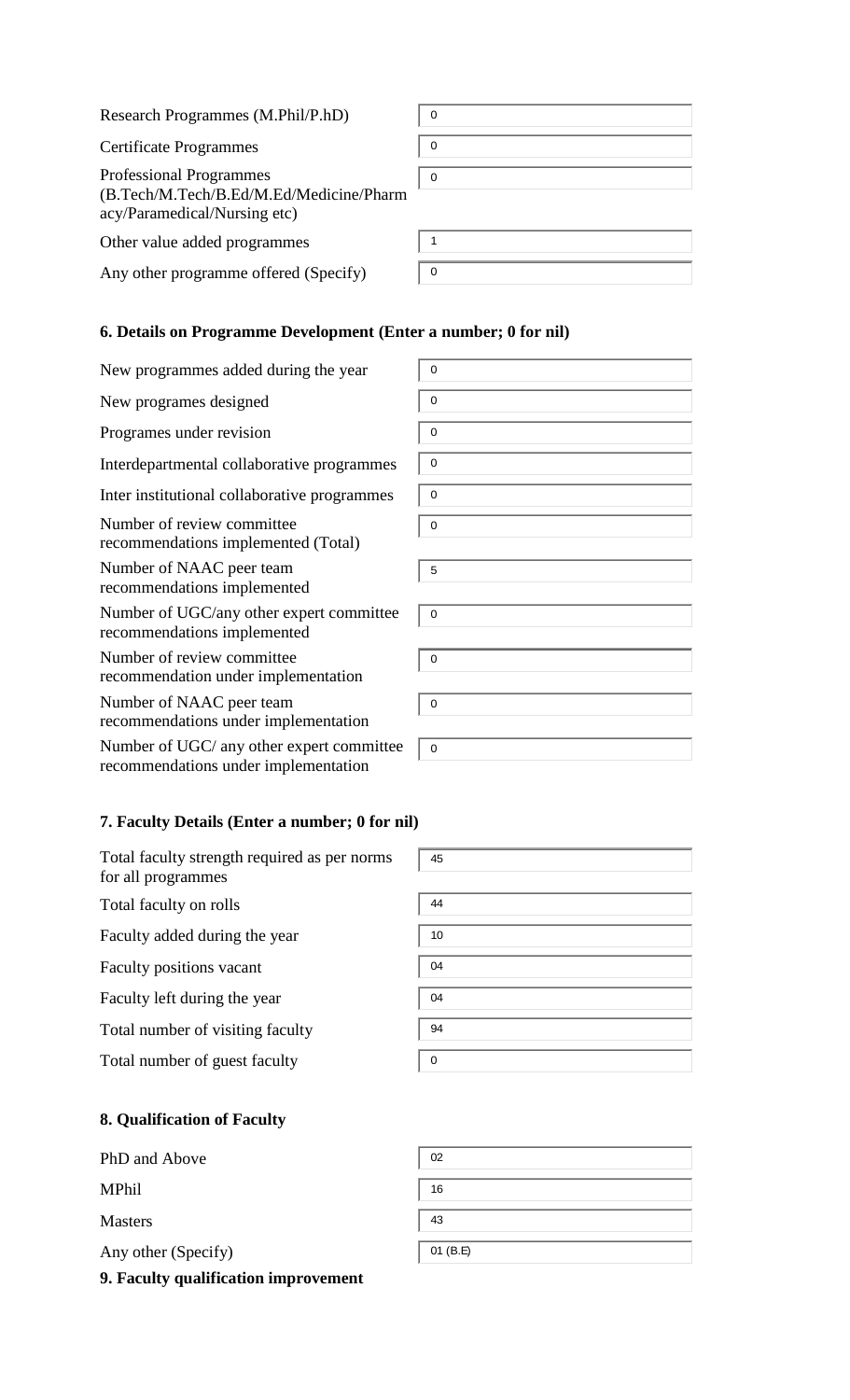| PhD awarded to existing faculty              | 01 |
|----------------------------------------------|----|
| MPhil awarded to existing faculty            | 01 |
| Any other degree awarded to existing faculty |    |

## **10. Administrative Staff Details (Enter a number; 0 for nil)**

| Administrative staff (total sanctioned) | 28 |
|-----------------------------------------|----|
| Administrative staff (Actual strength)  | 25 |
| Added during the year of reporting      | 01 |
| Left during the year                    | 0  |
| Number of posts vacant                  | 04 |

## **11. Technical Support Staff Details (Enter a number; 0 for nil)**

| <b>Technical Support Staff (Total sanctioned)</b><br>strength) | 03 |
|----------------------------------------------------------------|----|
| <b>Technical Support Staff (Actual strength)</b>               | 03 |
| Added during the year                                          | 01 |
| Left during the year                                           | 0  |
| Number of posts vacant                                         | 0  |

#### **4.**

#### **SECTION II**

#### **12. Establishment details**

|                              | DD  | MМ<br><b>YYYY</b> |      |
|------------------------------|-----|-------------------|------|
|                              | 04  | $\parallel$ 01    | 2010 |
|                              | Day | Month             | Year |
| <b>Year of establishment</b> |     |                   |      |
| 140<br>of IQAC               |     |                   |      |

## **13. Composition of IQAC (Enter a number; 0 for nil)**

| Number of IQAC members                        | 13 |
|-----------------------------------------------|----|
| Number of Alumni in IQAC                      | 01 |
| Number of Students in IQAC                    | 02 |
| Number of Faculty in IQAC                     | 05 |
| Number of Administrative Staff in<br>IQAC     | 01 |
| Number of Technical Staff in IQAC             | 01 |
| Number<br>Management<br>of<br>Representatives | 01 |
| Number of External experts in<br>IQAC         | 01 |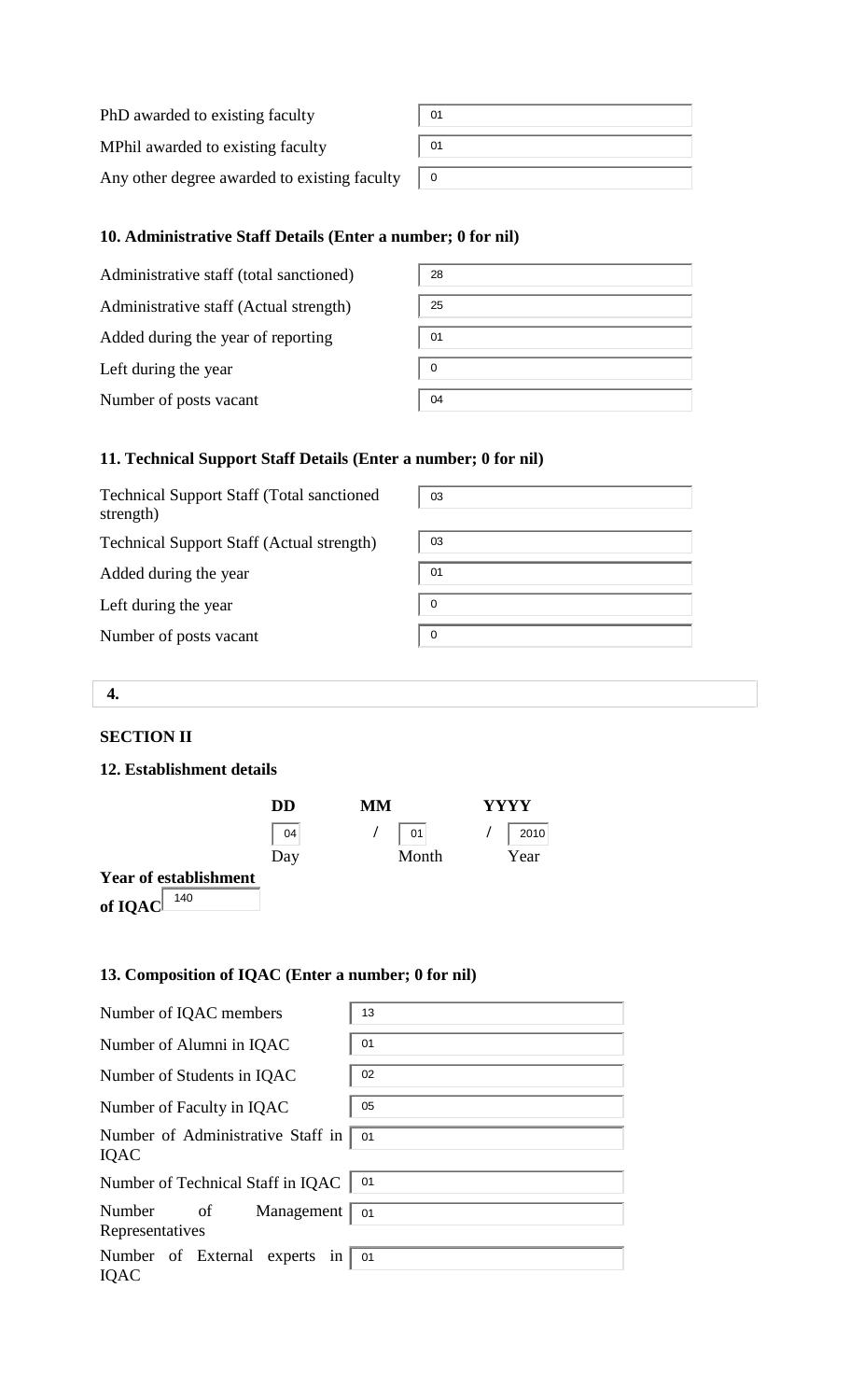| Number of any other stakeholder   02 |  |
|--------------------------------------|--|
| and community representatives        |  |

### **14. IQAC Meetings**

| Number of IQAC meetings held | 04 |
|------------------------------|----|
| during the year              |    |

# **15. Whether Calendar of activities of IQAC formulated for the academic year**

|--|

## **16. IQAC Plans for Development (Enter a number; 0 for nil)**

| Number of academic programmes<br>proposed                           | $\overline{0}$ |
|---------------------------------------------------------------------|----------------|
| Number of value added<br>programmes proposed                        | 0              |
| Number of skill oriented<br>programmes proposed                     | $\mathbf 0$    |
| Number of faculty competency and<br>development programmes proposed | 01             |
| Number of other staff development<br>programmes proposed            | 01             |
| Number of student mentoring<br>programmes proposed                  | 01             |
| Number of co-curricular activities<br>proposed                      | 11             |
| Number of inter departmental<br>cooperative schemes proposed        | 02             |
| Number of community extension<br>programmes proposed                | 08             |
| Any other programmes proposed<br>(Specify)                          | 01             |

## **17. IQAC Plans for development & Implementation ( Enter a number; 0 for nil)**

| Number of academic programmes<br>implemented                              | $\Omega$ |
|---------------------------------------------------------------------------|----------|
| Number of value added<br>programmes implemented                           | $\Omega$ |
| Number of skill oriented<br>programmes implemented                        | 0        |
| Number of faculty competency and<br>development programmes<br>implemented | 01       |
| Number of other staff development<br>programmes implemented               | 01       |
| Number of student mentoring<br>programmes implemented                     | 01       |
| Number of co-curricular activities<br>implemented                         | 11       |
| Number of inter departmental                                              | 02       |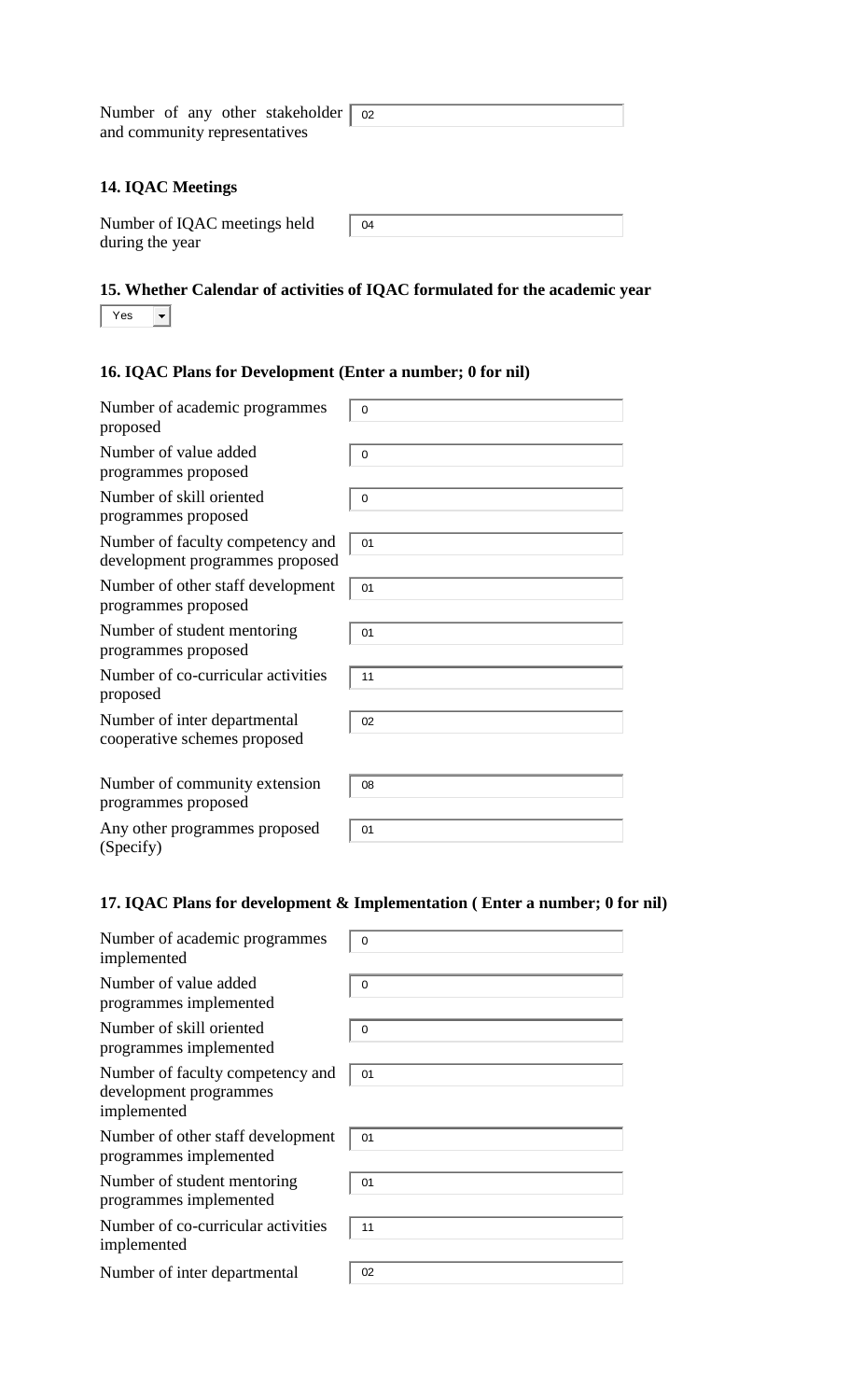| cooperative programs implemented                                 |    |
|------------------------------------------------------------------|----|
| Number of community extension<br>programmes implemented          | 08 |
| Any other programmes suggested<br>that are implemented (Specify) | 0  |

## **18. IQAC Seminars and Conferences ( Enter a number; 0 for nil)**

| Number of seminars/conferences/<br>workshops organized by IQAC<br>within the institution    | 02       |
|---------------------------------------------------------------------------------------------|----------|
| Number of participants from the<br>institution                                              | 150      |
| Number of particpants from outside                                                          | 30       |
| Number of external experts invited                                                          | 12       |
| Number of external<br>conferences/seminars/workshops<br>on institutional quality attended   | 0        |
| Number of events conducted with<br>IQACs of other institutions as<br>collobrative programes | $\Omega$ |

#### **19. Did IQAC receive any funding from UGC during the year?**

О Did IQAC receive any funding from UGC during the year? Yes

О No

#### **20. If the response to Qn. 18 is Yes, please provide the amount received from UGC - (Input 0 - if NA/NIL-) Any other source including internal financial support from the management (Specify amount)**

Amount Received from UGC

Amount Received from any other source including the college management

| 88,400/- |  |  |  |
|----------|--|--|--|

## **21. Any significant contribution made by IQAC on quality enhancement during current year (Please provide details in bullet format)**

• Development of creativity & innovation among teachers by use of innovative pedagogical tools

•Development of leadership skills and organizing abilities among students by encouraging them to independently organize curricular and extracurricular activities

•Skills Enhancement of non-teaching staff through training programs.

## **5. SECTION III**

In this section the events, activities, and outputs in the field of research and academic areas are being surveyed.

#### **22. Academic Programmes**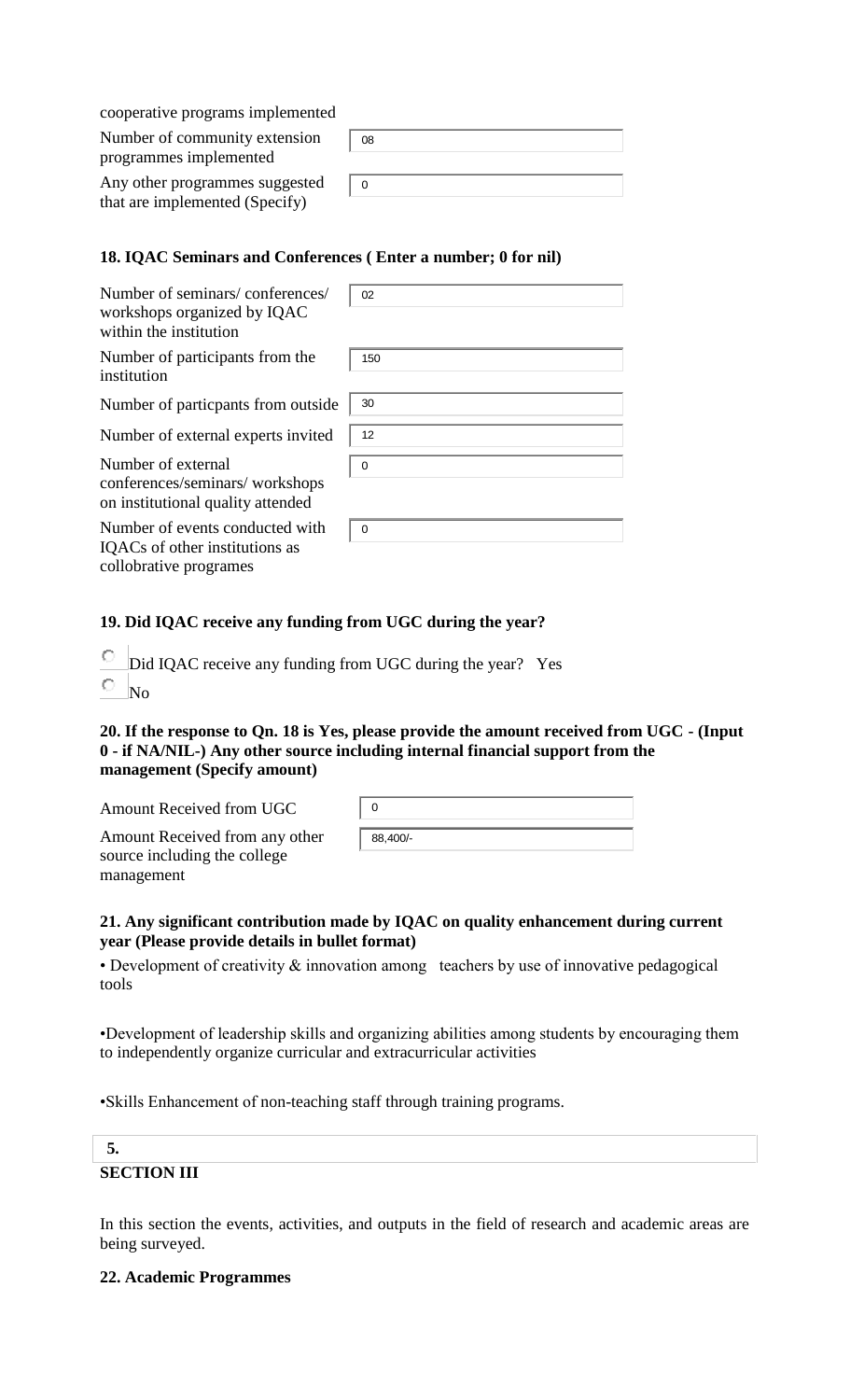| Number of new academic programes<br>developed or designed by faculty                                  | $\mathbf 0$    |
|-------------------------------------------------------------------------------------------------------|----------------|
| Number of faculty members involved<br>in curriculam<br>restructuring/revision/syllabus<br>development | $\mathbf 0$    |
| Number of programes in which<br>evaluation process reformation taken<br>up and implemented            | 01             |
| Number of active teaching days during<br>the current academic year                                    | 162            |
| Average percentage of attendance of<br>students                                                       | 67.33          |
| Percentage of classes engaged by guest<br>faculty and temporary teachers                              | 75.13          |
| Number of self-financed programmes<br>offered                                                         | 12             |
| Number of aided programmes offered                                                                    | 0              |
| Number of programmes discontinued<br>during the year                                                  | $\overline{0}$ |

## **23. Whether any systematic student feedback mechanism is in place?**

Yes<sup>1</sup>  $\vert \cdot \vert$ 

### **24. Feedback Details (If answer to Question 20 is yes)**

Percentage of courses where student feedback is taken

#### **25. Is feedback for improvement provided to the faculty?**

Yes<sup>1</sup>  $\overline{\phantom{a}}$ 

#### **26. Faculty Research, Projects, and Publication details for the year**

| Number of major research projects<br>undertaken during the year            | $\mathbf 0$ |
|----------------------------------------------------------------------------|-------------|
| Number of minor research projects<br>undertaken during the year            | $\mathbf 0$ |
| Number of major ongoing projects                                           | $\mathbf 0$ |
| Number of minor ongoing projects                                           | 0           |
| Number of major projects completed                                         | $\mathbf 0$ |
| Number of minor projects completed                                         | $\mathbf 0$ |
| Number of major project proposals<br>submitted for external funding        | $\mathbf 0$ |
| Number of minor project proposals<br>submitted for external funding        | $\mathbf 0$ |
| Number of research publications in<br>peer reviewed journals               | 01          |
| Number of research publications in<br>international peer reviewed journals | 01          |
| Number of research publications in<br>national peer reviewed journals      | $\mathbf 0$ |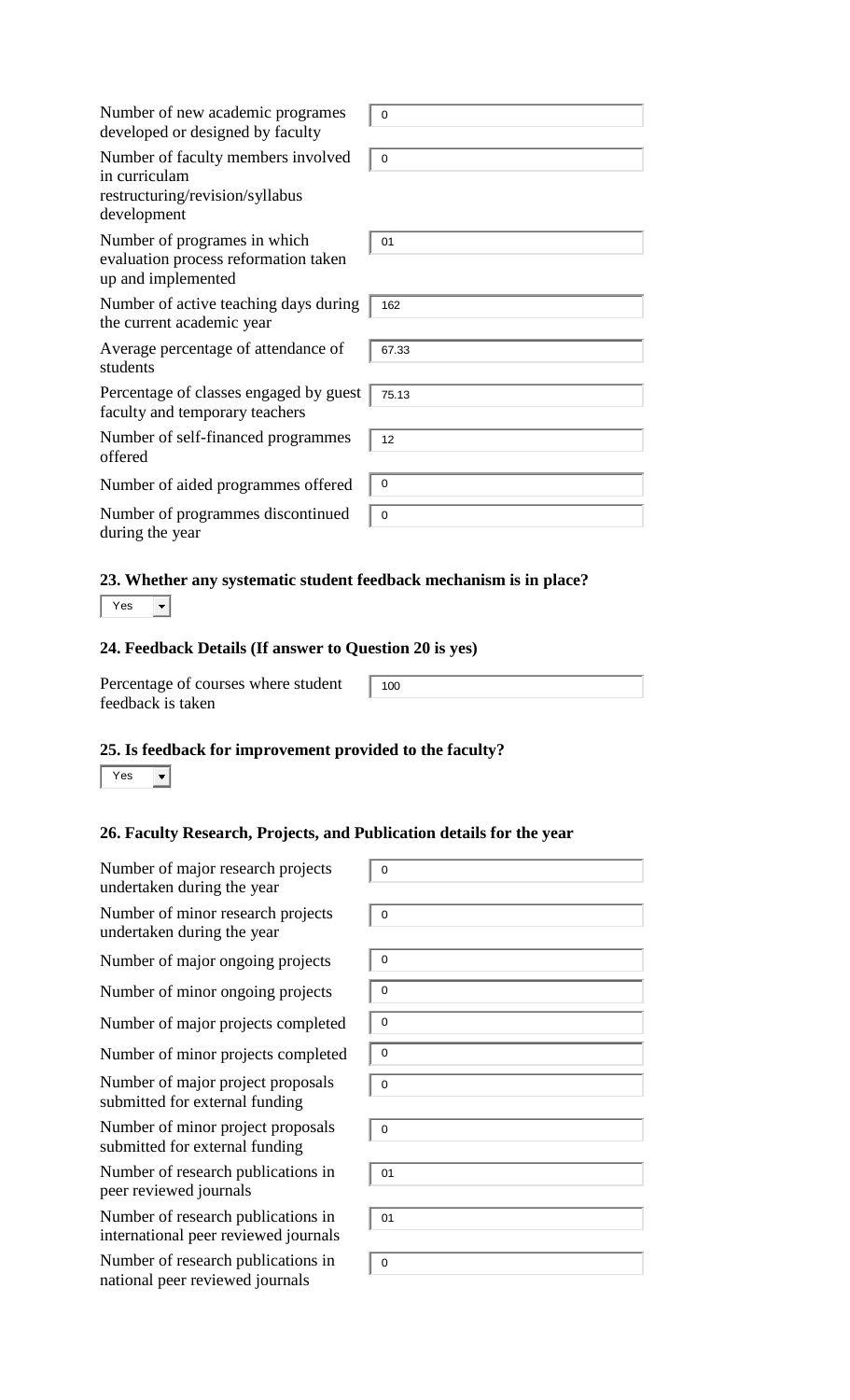| Number of research papers accepted<br>for publication in international peer<br>reviewed journals                       | 01             |
|------------------------------------------------------------------------------------------------------------------------|----------------|
| Number of research papers accepted<br>for publication in national peer<br>reviewed journals                            | $\mathbf 0$    |
| Average of impact factor of<br>publications reported                                                                   | 0              |
| Number of books published                                                                                              | 05             |
| Number of edited books published                                                                                       | 0              |
| Number of books (single authored)<br>published                                                                         | 03             |
| Number of books (coauthored)<br>published                                                                              | 02             |
| Numbers of conferences attended by<br>faculty                                                                          | 05             |
| Number of international conferences<br>attended                                                                        | 03             |
| Number of national conferences<br>attended                                                                             | 01             |
| Number of papers presented in<br>conferences                                                                           | 32             |
| Number of papers presented in<br>international conferences                                                             | 2              |
| Number of papers presented in<br>national conferences                                                                  | 30             |
| Number of conferences organized by<br>the institution                                                                  | 02             |
| Number of faculty acted as experts<br>resource persons                                                                 | 0              |
| Number of faculty acted as experts<br>resource persons - international                                                 | $\mathbf 0$    |
| Number of faculty acted as experts<br>resource persons- national                                                       | 0              |
| Number of collaborations with<br>international institutions                                                            | 0              |
| Number of collaborations with<br>national institutions                                                                 | $\pmb{0}$      |
| Number of linkages created during the<br>year                                                                          | 0              |
| Total budget for research for current<br>year as a percentage of total institution<br>budget                           | 0              |
| Amount of external research funding<br>received in the year                                                            | $\mathbf 0$    |
| Number of patents received in the year                                                                                 | 0              |
| Number of patents applied for in the<br>year                                                                           | $\mathbf 0$    |
| Number of research awards/<br>recognitions received by faculty and<br>research fellows of the institute in the<br>year | $\overline{2}$ |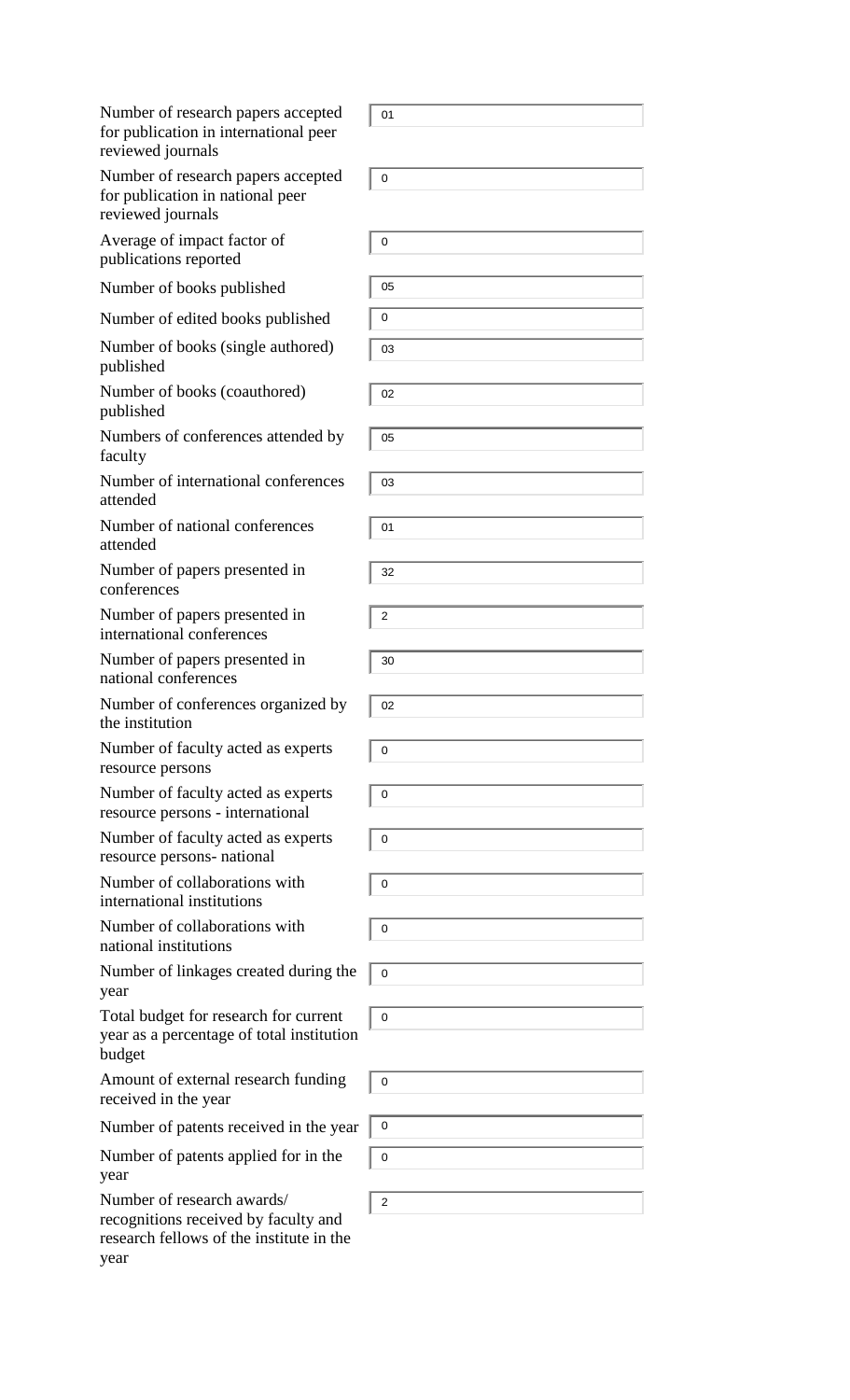Number of PhDs awarded during the year

 $\vert$  1 4.5  $\perp$ 

Percentage of faculty members invited as external experts/resource persons/reviewers/referees or any other significant research activities

| qm_2bskRVw vH∥ |                                              | bkgWphtQ5yfbRN |  | EapDkXuuHVNX8 E6uK1MhOcpBU |
|----------------|----------------------------------------------|----------------|--|----------------------------|
|                | uV32gkyVJwdro   gNOpOenjSY9W( B4yxAO93RgopS) |                |  | ntBd6ZyVRRmBp              |
| 6.             |                                              |                |  |                            |

## **SECTION IV**

## **27. Student Details and Support Mechanisms**

| The total intake of students for various<br>courses (Sanctioned)              | 2462           |
|-------------------------------------------------------------------------------|----------------|
| Actual enrollment during the year                                             | 2140           |
| Student dropout percentage during the<br>year                                 | 6              |
| Success percentage in the final<br>examination across the courses             | 93             |
| Number of academic distinctions in the<br>final examination and percentage    | 197 30         |
| Number of students who got admitted<br>to institutions of national importance | 0              |
| Number of students admitted to<br>institutions abroad                         | 12             |
| Number of students qualified in UGC<br>NET/SET                                | $\mathbf 0$    |
| Number of students qualified GATE/<br>CAT/ other examination (Specify)        | $\overline{4}$ |

#### **28. Does student support mechanism exist for coaching for competitive examinations?**  | No ╺╿

#### **29. Student participation, if response is yes to Qn. 27**

Number of students participated  $\begin{bmatrix} 0 \end{bmatrix}$ 

### **30. Does student counselling and guidance service exist?**

| No |  |
|----|--|
|----|--|

#### **31. Student participation, if answer to Qn. 29 is yes**

| Number of students participated |  |
|---------------------------------|--|
|                                 |  |

## **32. Career Guidance**

|                      |  | Number of career guidance 3              |  |
|----------------------|--|------------------------------------------|--|
| programmes organized |  |                                          |  |
|                      |  | Percentage of students participated   80 |  |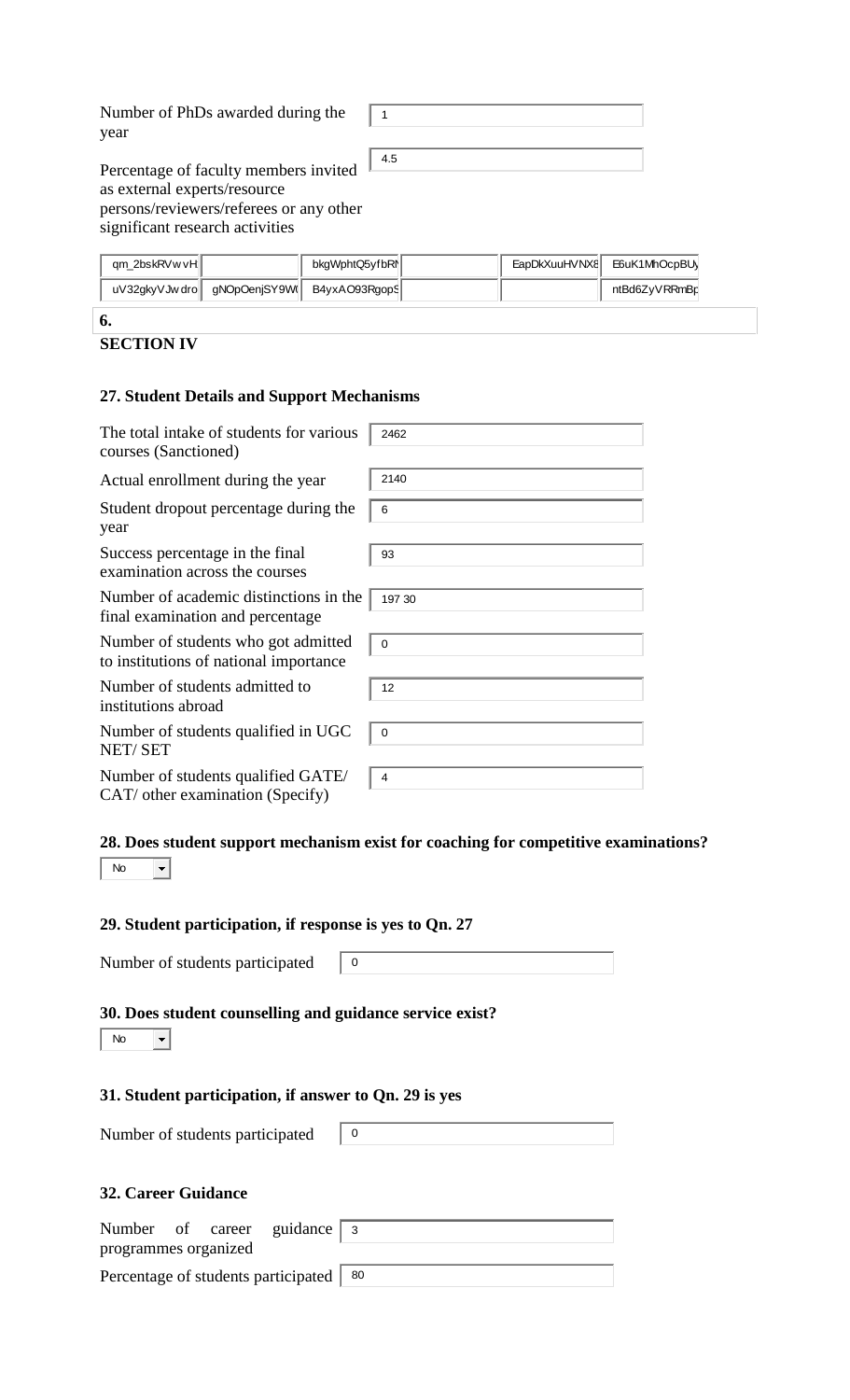in career guidance programmes

## **33. Is there provision for campus placement?**

| Yes |  |
|-----|--|
|     |  |

# **34. If yes to Qn. 32**

| Number of students participated in<br>campus selection programmes                   | 450         |
|-------------------------------------------------------------------------------------|-------------|
| Number of students selected for<br>placement during the year                        | 109         |
| 35. Does gender sensitization program exist?                                        | Yes         |
| 36. If Answer is Yes to Qn 34                                                       |             |
| Number of programmes organized                                                      | 02          |
| <b>37. Student activities</b>                                                       |             |
| Number of students participated in<br>external cultural events                      | 110         |
| Number of prizes won by students in<br>external cultural events                     | 25          |
| Number of cultural events conducted<br>by the institute for the students            | 07          |
| Number of students participated in<br>international sports and games events         | $\mathbf 0$ |
| Number of students participated in<br>national level sports and games<br>events     | 02          |
| Number of students participated in<br>state level sports and games events           | 02          |
| Number of students participated in<br>university level sports and games<br>events   | 56          |
| Number of prizes won by students in<br>international sports and games events        | $\mathbf 0$ |
| Number of prizes won by students in<br>national level sports and games<br>events    | 0           |
| Number of prizes won by students in<br>state level sports and games events          | 0           |
| Number of prizes won by students in<br>university level sports and games<br>events  | 1           |
| Number of sports and games events<br>conducted by the institute for the<br>students | 8           |

## **38. Composition of students**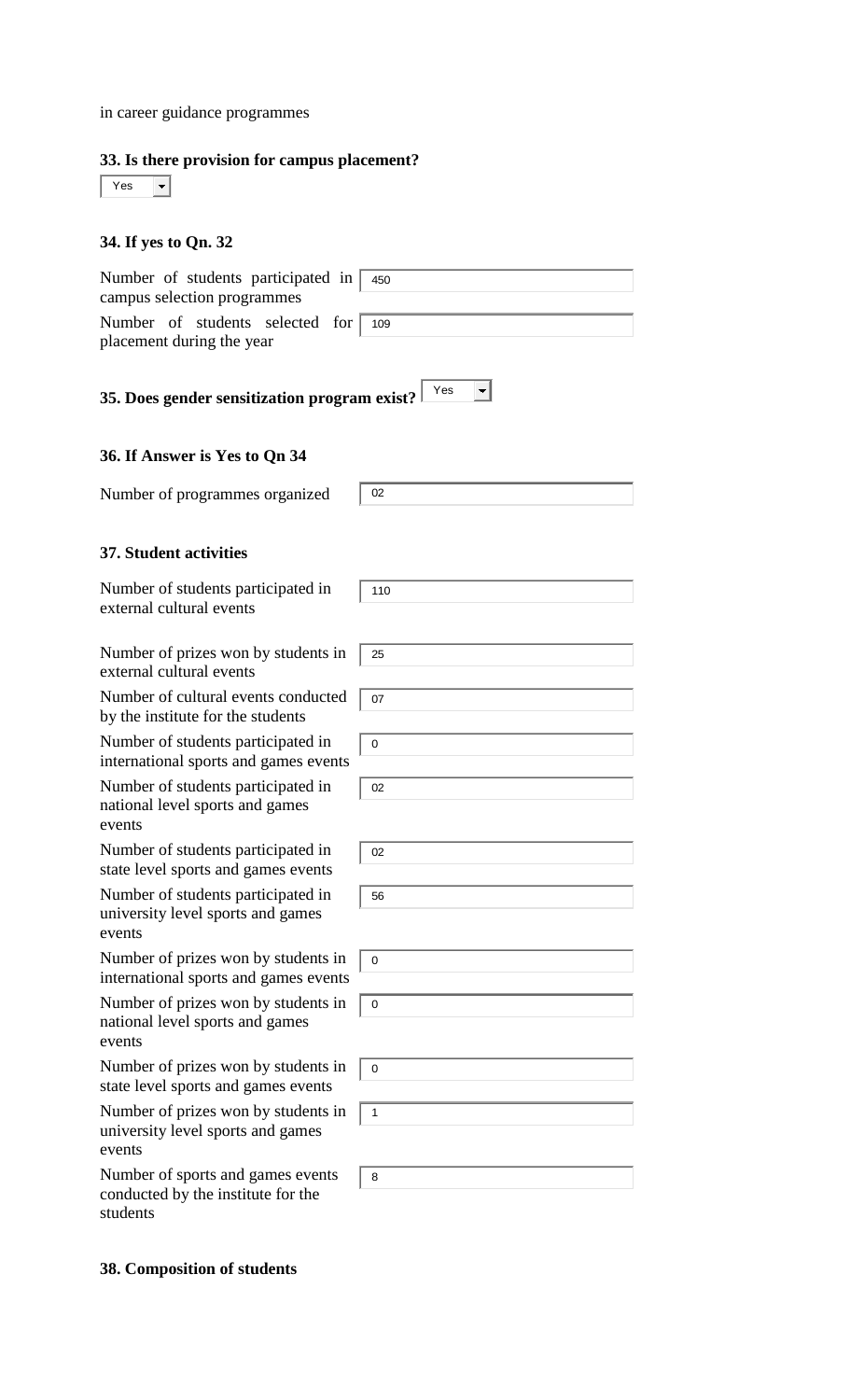| Percentage of Scheduled Caste               | 02 |
|---------------------------------------------|----|
| Percentage of Scheduled Tribe               | 01 |
| Percentage of other backward<br>communities | 04 |
| Percentage of women students                | 65 |
| Percentage of physically challenged         | 01 |
| Percentage of rural students                | 02 |
| Percentage of urban students                | 98 |

#### **39. Scholarships and Financial Support**

| Number of students availing financial<br>support from the institution | 01          |
|-----------------------------------------------------------------------|-------------|
| Amount disbursed as financial<br>support from the institution         | 0           |
| Number of students awarded<br>scholarship from the institution        | $\mathbf 0$ |
| Number of students received notable<br>national/international         | $\mathbf 0$ |

acheivements/recognition

#### **40. Student initiatives**

| Student initiatives Number of                                                                  | 18 |
|------------------------------------------------------------------------------------------------|----|
| community upliftment programmes<br>initiated by students                                       |    |
| Number of literary programmes<br>initiated by students                                         | 11 |
| Number of social action initiatives<br>based on science / environment<br>initiated by students | 06 |
| Number of student research initiatives                                                         | 11 |

| qm 2bskRVwvH                      | bkgWphtQ5yfbRI | EapDkXuuHVNX8 | E6uK1MhOcpBU\  |
|-----------------------------------|----------------|---------------|----------------|
| m9Qi06kg3rQ0Bt<br>uV32qkyVJw dro∥ | B4yxAO93RgopS  |               | ntBd6ZyVRRmBr_ |

## **SECTION V**

This section surveys the Governance and Innovation at the institution related to quality management. The educational management strategies adopted and in practice for acheiving the objectives are focussed.

### **41. Whether perspective plan for overall developmental activities is created?**

 $\odot$ Whether perspective plan for overall developmental activities is created? Yes

0. No

## **42. If the answer for Qn. 40 is Yes, is the plan implemented and monitored?**

 $\odot$ If the answer for Qn. 40 is Yes, is the plan implemented and monitored? Yes

 $\overline{\circ}$  No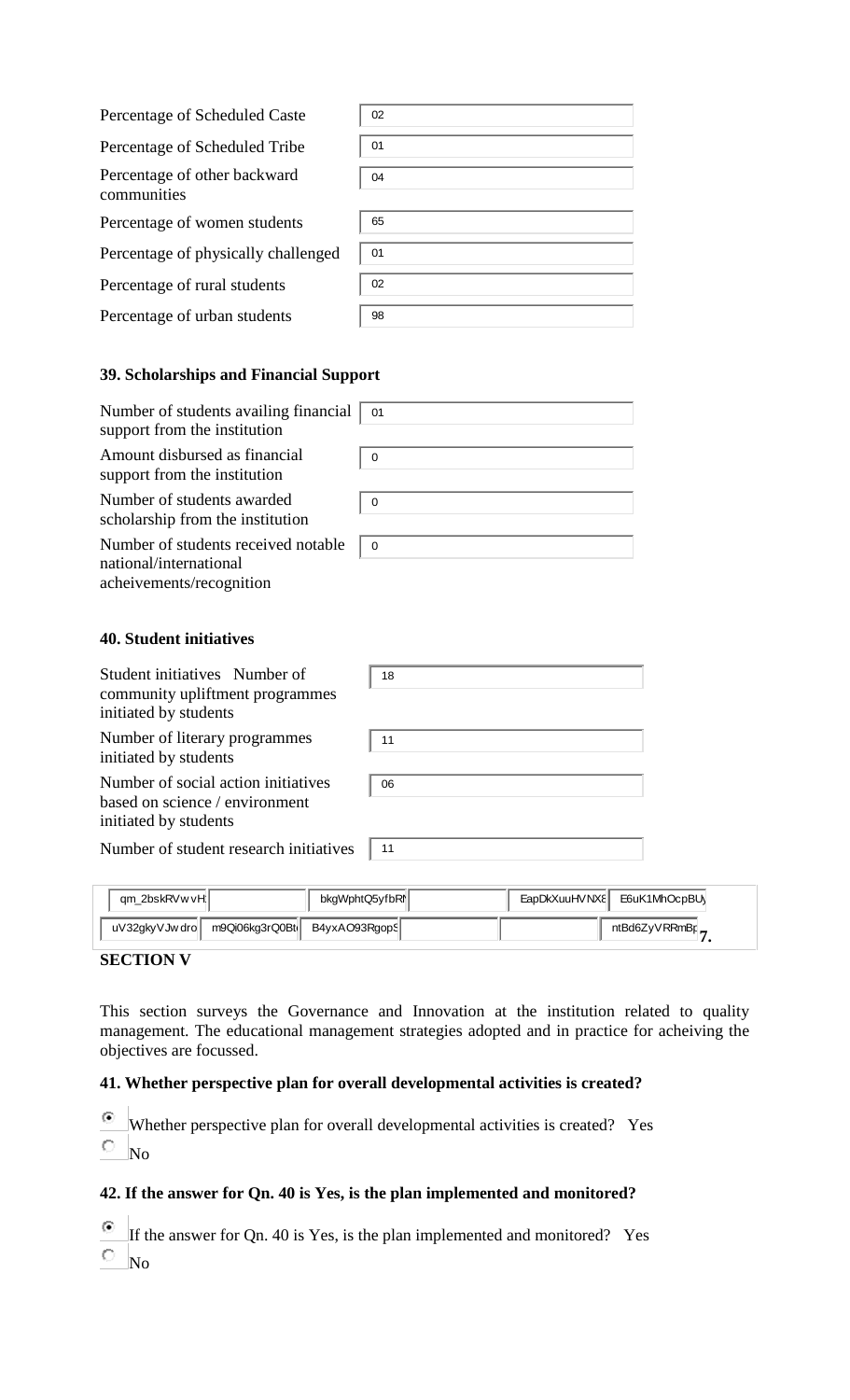## **43. Whether benchmarking is created for institutional quality management efforts ?**

- ⊙ Whether benchmarking is created for institutional quality management efforts ? Yes
- 0 No

### **44. If the answer to Question 42 is Yes, please list the benchmarking in various areas of development in bullet format**

- **•** Academic performances
- **•** Social Outreach Activities
- **•** Quality of faculty

If the answer to Question 42 is Yes, please list the benchmarking in various areas of development in bullet format

#### **45. Is a Management Information System (MIS) in place?**

⊙ Is a Management Information System (MIS) in place? Yes

О. No

#### **46. If answer to question 44 is Yes, please provide details of MIS applied to**

- 1. Administrative procedures including finance
- 2. Student admission
- 3. Student records
- 4. Evaluation and examination procedures
- 5. Research administration
- 6. Others

### **(Enter the respective details corresponding to the serial numbers)**

1. Faculty Improvement programmes, Major academic initiatives, co curricular activities, website, grievance redressal, compliance of statutory requirement, Income & Expenditure

2. Generation of merit list, Admission details

- 3. Original mark sheets for enrollment, students personal information
- 4. Documentation as per regulations of University of Mumbai
- 5. Nil

6. Human resource records- details of core faculty, visiting faculty, administrative & technical staff, performance appraisal records

#### **47. Existence of learning resource management**

|                                                     | Yes                                                                     | N <sub>0</sub>                                  |
|-----------------------------------------------------|-------------------------------------------------------------------------|-------------------------------------------------|
| e-database in library                               | *Existence of learning resource<br>management e-database in library Yes | $\circ$ e-database in library No                |
| <b>ICT</b> and smartclass<br>room                   | <sup>6</sup> ICT and smartclass room Yes                                | $\overline{C}$ ICT and smartclass room No       |
| e-learning sources (e-<br><b>Books, e-Journals)</b> | e-learning sources (e-Books, e-<br>Journals) Yes                        | e-learning sources (e-Books, e-<br>Journals) No |
| <b>Production of</b>                                | Production of teaching modules                                          | Production of teaching modules                  |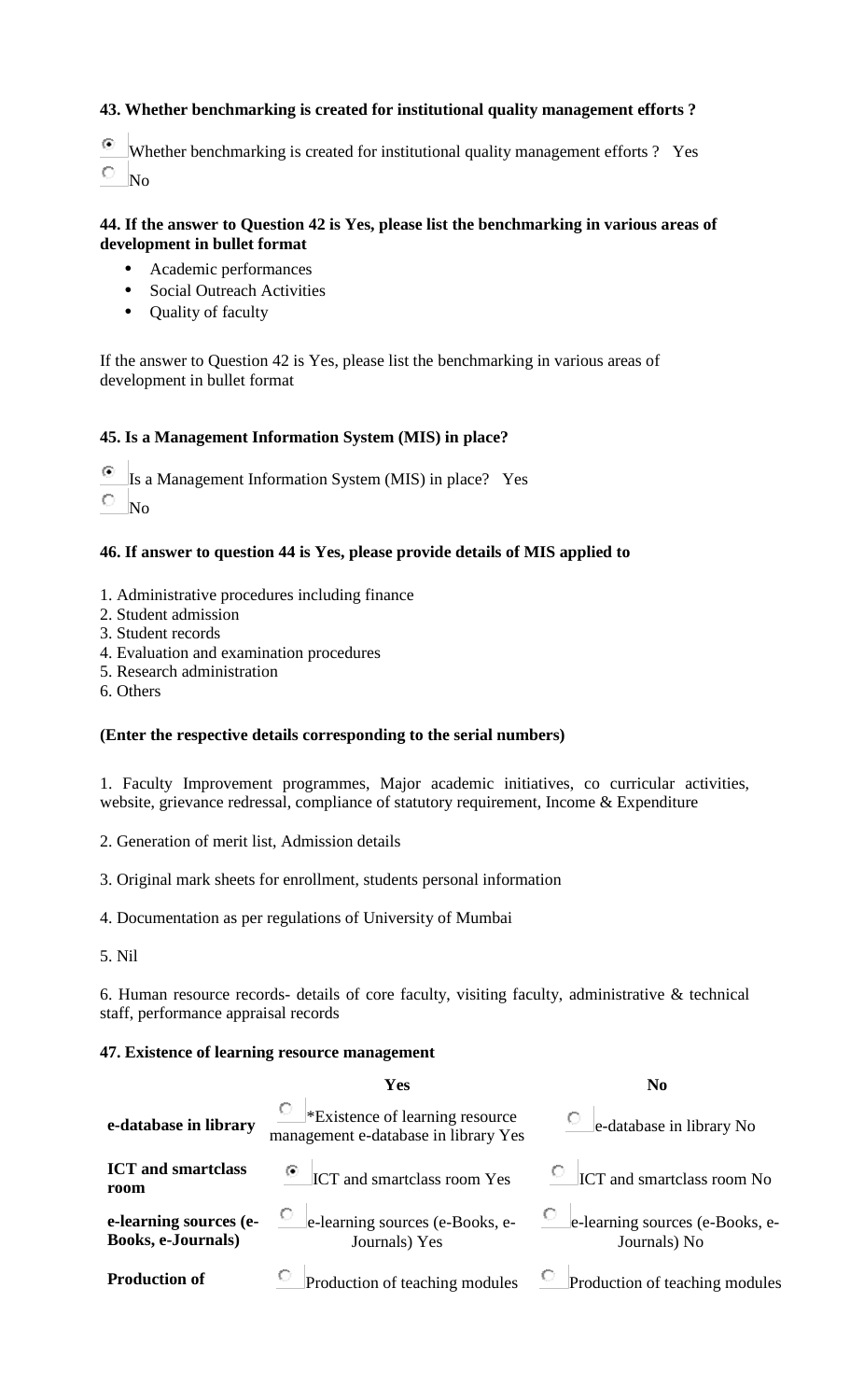|                                           | <b>Yes</b>                                         | No                                 |
|-------------------------------------------|----------------------------------------------------|------------------------------------|
| teaching modules                          | Yes                                                | Nο                                 |
| <b>Interactive learning</b><br>facilities | Interactive learning facilities Yes $\overline{C}$ | Interactive learning facilities No |

### **48. Internal resource mobilization: Kindly provide the amount contributed**

| Research                 | 0      |
|--------------------------|--------|
| Consultancy and training | 0      |
| Student contribution     | 43397  |
| Alumni contribution      | 102601 |
| Wellwishers              | 75376  |

#### **49. Infrastructure and welfare spending: Please specify the amount**

| Amount spent for<br>infrastructure<br>development | 1386987 |
|---------------------------------------------------|---------|
| Amount spent for<br>student welfare               | 45542   |
| Amount spent for<br>staff welfare                 | 175424  |

## **50. Is delegation of authority practiced**

- $\odot$ Is delegation of authority practiced Yes
- $\circ$ No

#### **51. Does grievance redressal cell exist?**

|                 | Yes                                                       | N <sub>0</sub>                       |
|-----------------|-----------------------------------------------------------|--------------------------------------|
| <b>Faculty</b>  | ۰<br>*Does grievance redressal cell<br>exist? Faculty Yes | Faculty No                           |
| <b>Students</b> | ۰<br><b>Students Yes</b>                                  | $\overline{\phantom{a}}$ Students No |
| <b>Staff</b>    | ۰<br><b>Staff Yes</b>                                     | <b>Staff No</b>                      |

#### **52. Grievances received from faculty and resolved ( Enter a number; 0 for nil)**

Number of grievances received Number of grievances resolved

## **53. Number of grievances received from students and resolved ( Enter a number; 0 for nil)**

Number of grievances received Number of grievances resolved